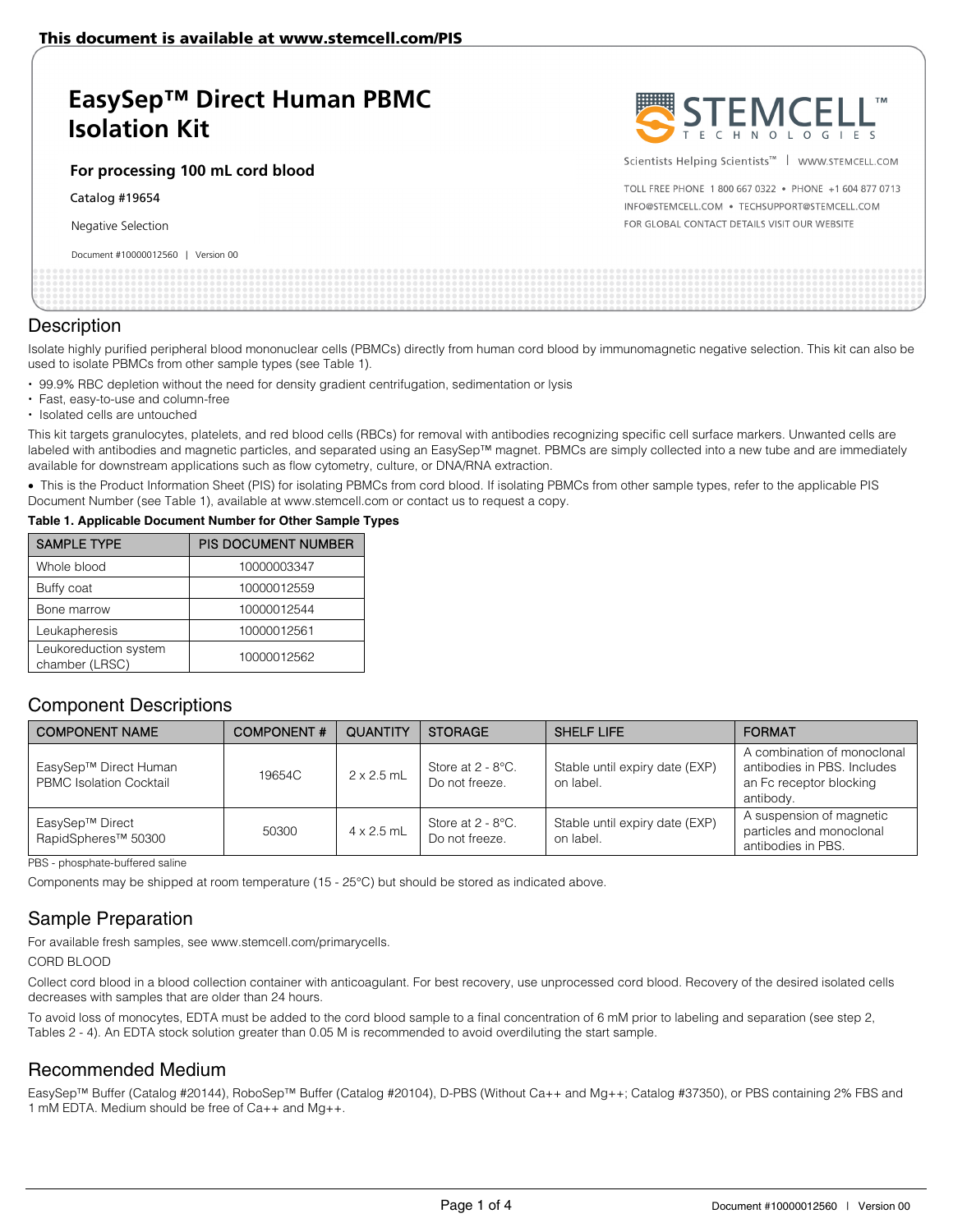

## Directions for Use – Manual EasySep™ Protocols

See page 1 for Sample Preparation and Recommended Medium. Refer to Tables 2 and 3 for detailed instructions regarding the EasySep™ procedure for each magnet.

**Table 2. EasySep™ Direct Human PBMC Isolation Kit Protocol for CORD BLOOD**

|                 |                                                                                                                                            | <b>EASYSEP™ MAGNETS</b>                                                                     |                                                                                             |  |  |
|-----------------|--------------------------------------------------------------------------------------------------------------------------------------------|---------------------------------------------------------------------------------------------|---------------------------------------------------------------------------------------------|--|--|
| <b>STEP</b>     | <b>INSTRUCTIONS</b>                                                                                                                        | EasySep™<br>(Catalog #18000)                                                                | "The Big Easy"<br>(Catalog #18001)                                                          |  |  |
|                 | Prepare sample within the volume range.                                                                                                    | $0.5 - 1.5$ mL                                                                              | $1 - 6$ mL                                                                                  |  |  |
| $\overline{1}$  | Add sample to required tube.                                                                                                               | 5 mL (12 x 75 mm) polystyrene round-bottom tube<br>(e.g. Catalog #38007)                    | 14 mL (17 x 95 mm) polystyrene round-bottom tube<br>(e.g. Catalog #38008)                   |  |  |
| $\overline{2}$  | Add EDTA to sample.                                                                                                                        | At a final concentration of 6 mM EDTA                                                       | At a final concentration of 6 mM EDTA                                                       |  |  |
| 3               | Add Isolation Cocktail to sample.<br>NOTE: Do not vortex cocktail.                                                                         | 50 µL/mL of sample                                                                          | 50 µL/mL of sample                                                                          |  |  |
|                 | Mix and incubate.                                                                                                                          | RT for 5 minutes                                                                            | RT for 5 minutes                                                                            |  |  |
| $\overline{4}$  | Add recommended medium to top up the sample<br>to the indicated volume. Mix by gently pipetting<br>up and down 2 - 3 times.                | Top up to double the original sample volume                                                 | Top up to double the original sample volume                                                 |  |  |
| 5 <sub>5</sub>  | Vortex RapidSpheres™.<br>NOTE: Particles should appear evenly dispersed.                                                                   | 30 seconds                                                                                  | 30 seconds                                                                                  |  |  |
| 6               | Add RapidSpheres <sup>™</sup> to sample and mix.                                                                                           | 50 µL/mL of original sample volume<br>NOTE: No incubation, IMMEDIATELY proceed to next step | 50 µL/mL of original sample volume<br>NOTE: No incubation, IMMEDIATELY proceed to next step |  |  |
| $\overline{7}$  | Place the tube (without lid) into the magnet and<br>incubate.                                                                              | RT for 5 minutes                                                                            | RT for 5 minutes                                                                            |  |  |
| 8               | Pick up the magnet, and in one continuous<br>motion invert the magnet and tube, pouring the<br>enriched cell suspension* into a new tube.  | Use a new 5 mL tube                                                                         | Use a new 14 mL tube                                                                        |  |  |
| 9               | Add RapidSpheres <sup>™</sup> to the new tube containing<br>the enriched cells and mix.                                                    | Use same volume as in step 6<br>NOTE: No incubation, IMMEDIATELY proceed to next step       | Use same volume as in step 6<br>NOTE: No incubation, IMMEDIATELY proceed to next step       |  |  |
| 10 <sub>1</sub> | Remove the tube from the magnet; Place the<br>tube from step 9 (without lid) into the magnet<br>and incubate for a second separation.      | RT for 5 minutes                                                                            | RT for 5 minutes                                                                            |  |  |
| 11              | Pick up the magnet, and in one continuous<br>motion invert the magnet and tube,** pouring the<br>enriched cell suspension into a new tube. | Use a new 5 mL tube                                                                         | Use a new 14 mL tube                                                                        |  |  |
| 12              | Remove the tube from the magnet; Place the<br>tube from step 11 (without lid) into the magnet<br>and incubate for a third separation.      | RT for 5 minutes                                                                            | RT for 5 minutes                                                                            |  |  |
| 13              | Pick up the magnet, and in one continuous<br>motion invert the magnet and tube,** pouring the<br>enriched cell suspension into a new tube. | Isolated cells are ready for use                                                            | Isolated cells are ready for use                                                            |  |  |

RT - room temperature (15 - 25°C)

\* Following the first magnetic separation, the collected cells may contain a significant amount of RBCs and may look similar to the original unprocessed human cord blood sample.

\*\* To minimize RBC contamination in the isolated cells, pour off the sample along a clean area of the tube (i.e. the opposite side to where the sample was poured in).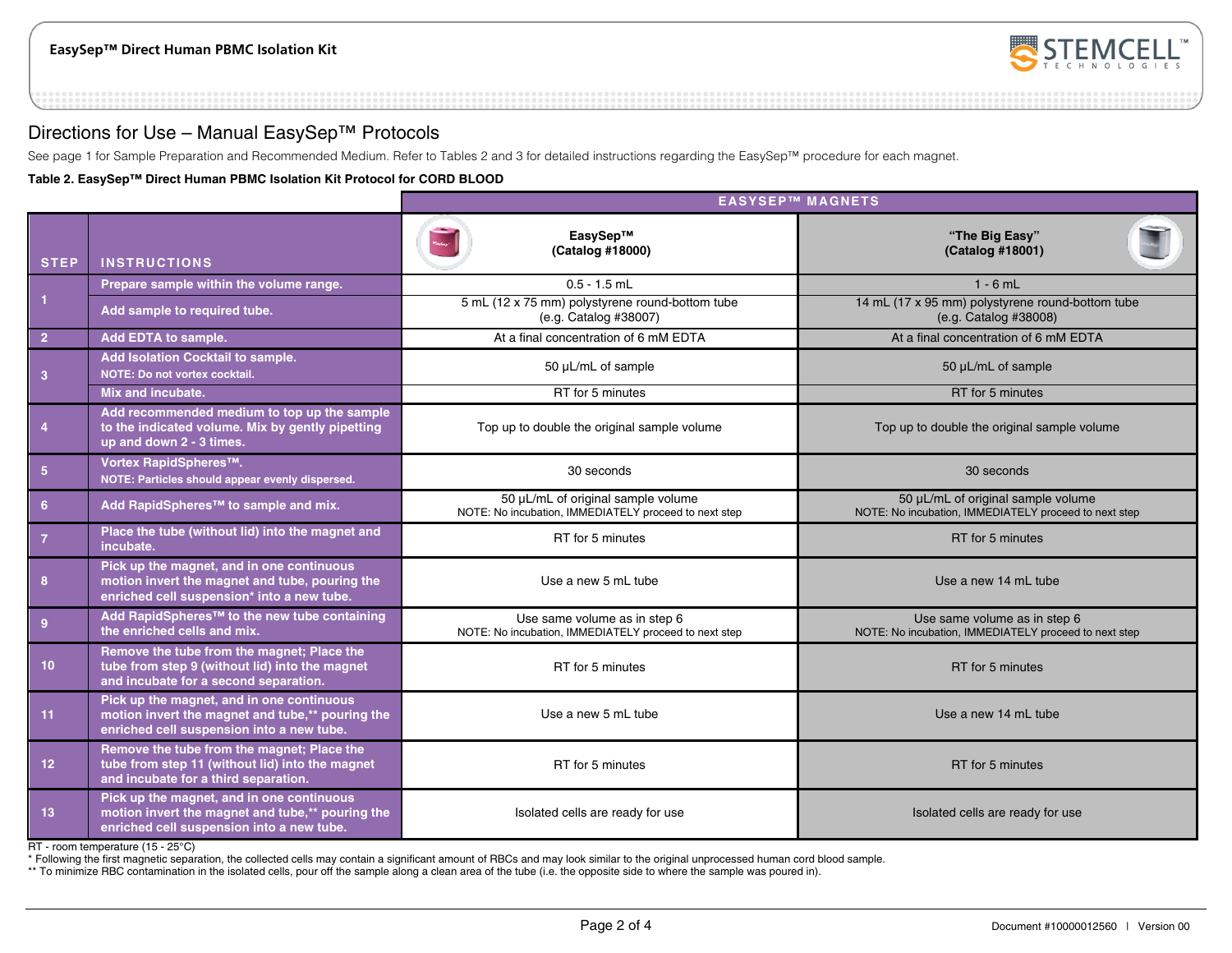

**Table 3. EasySep™ Direct Human PBMC Isolation Kit Protocol for CORD BLOOD**

|                 |                                                                                                                                                                                                                                                               | <b>EASYSEP™ MAGNETS</b>                                                                        |                                                                                                |                                                                                                                      |
|-----------------|---------------------------------------------------------------------------------------------------------------------------------------------------------------------------------------------------------------------------------------------------------------|------------------------------------------------------------------------------------------------|------------------------------------------------------------------------------------------------|----------------------------------------------------------------------------------------------------------------------|
|                 |                                                                                                                                                                                                                                                               |                                                                                                | EasyEights™ (Catalog #18103)                                                                   | Easy 50<br>(Catalog #18002)                                                                                          |
| <b>STEP</b>     | <b>INSTRUCTIONS</b>                                                                                                                                                                                                                                           | 5 mL tube                                                                                      | <b>HALL THERE</b><br>14 mL tube                                                                |                                                                                                                      |
| $\overline{1}$  | Prepare sample within the volume range.                                                                                                                                                                                                                       | $0.5 - 1.5$ mL                                                                                 | $1 - 6$ mL                                                                                     | $5 - 25$ mL                                                                                                          |
|                 | Add sample to required tube.                                                                                                                                                                                                                                  | 5 mL (12 x 75 mm)<br>polystyrene round-bottom tube<br>(e.g. Catalog #38007)                    | 14 mL (17 x 95 mm)<br>polystyrene round-bottom tube<br>(e.g. Catalog #38008)                   | 50 mL (30 x 115 mm) conical tube<br>(e.g. Catalog #38010)                                                            |
| $\overline{2}$  | Add EDTA to sample.                                                                                                                                                                                                                                           | At a final concentration of 6 mM EDTA                                                          | At a final concentration of 6 mM EDTA                                                          | At a final concentration of 6 mM EDTA                                                                                |
| $\overline{3}$  | Add Isolation Cocktail to sample.<br>NOTE: Do not vortex cocktail.                                                                                                                                                                                            | 50 µL/mL of sample                                                                             | 50 µL/mL of sample                                                                             | 50 µL/mL of sample                                                                                                   |
|                 | Mix and incubate.                                                                                                                                                                                                                                             | RT for 5 minutes                                                                               | RT for 5 minutes                                                                               | RT for 5 minutes                                                                                                     |
| $\overline{4}$  | Add recommended medium to top up the<br>sample to the indicated volume. Mix by gently<br>pipetting up and down 2 - 3 times.                                                                                                                                   | Top up to double the original sample volume                                                    | Top up to double the original sample volume                                                    | • Top up to double the original sample<br>volume for samples $\leq$ 20 mL<br>• Top up to 50 mL for samples $> 20$ mL |
| 5 <sub>5</sub>  | Vortex RapidSpheres™.<br>NOTE: Particles should appear evenly dispersed.                                                                                                                                                                                      | 30 seconds                                                                                     | 30 seconds                                                                                     | 30 seconds                                                                                                           |
| 6 <sup>6</sup>  | Add RapidSpheres™ to sample.                                                                                                                                                                                                                                  | 50 µL/mL of original sample volume<br>NOTE: No incubation, IMMEDIATELY proceed to<br>next step | 50 µL/mL of original sample volume<br>NOTE: No incubation, IMMEDIATELY proceed to<br>next step | 50 µL/mL of original sample volume<br>NOTE: No incubation, IMMEDIATELY proceed to<br>next step                       |
| $\overline{7}$  | Place the tube (without lid) into the magnet and<br>incubate.                                                                                                                                                                                                 | RT for 5 minutes                                                                               | RT for 5 minutes                                                                               | RT for 10 minutes                                                                                                    |
| 8               | Carefully pipette*** (do not pour) the enriched<br>cell suspension into a new tube.<br>NOTE: Collect the entire clear fraction from top to bottom.<br>For optimal recovery, also collect a small volume of RBCs<br>(up to 10% of the starting sample volume). | Use a new 5 mL tube                                                                            | Use a new 14 mL tube                                                                           | Use a new 50 mL tube                                                                                                 |
| 9               | Add RapidSpheres™ to the new tube containing<br>the enriched cells and mix.                                                                                                                                                                                   | Use same volume as in step 6<br>NOTE: No incubation, IMMEDIATELY proceed to<br>next step       | Use same volume as in step 6<br>NOTE: No incubation, IMMEDIATELY proceed to<br>next step       | Use same volume as in step 6<br>NOTE: No incubation, IMMEDIATELY proceed to<br>next step                             |
| 10 <sup>°</sup> | Remove the tube from the magnet; Place the<br>tube from step 9 (without lid) into the magnet<br>and incubate for a second separation.                                                                                                                         | RT for 5 minutes                                                                               | RT for 5 minutes                                                                               | RT for 10 minutes                                                                                                    |
| 11              | Carefully pipette*** (do not pour) the enriched<br>cell suspension into a new tube.<br>NOTE: Collect only the clear fraction.                                                                                                                                 | Use a new 5 mL tube                                                                            | Use a new 14 mL tube                                                                           | Use a new 50 mL tube                                                                                                 |
| 12 <sub>2</sub> | Remove the tube from the magnet; Place the<br>new tube from step 11 (without lid) containing<br>the enriched cells into the magnet and incubate<br>for a third separation.                                                                                    | RT for 5 minutes                                                                               | RT for 5 minutes                                                                               | RT for 10 minutes                                                                                                    |
| 13              | Carefully pipette*** (do not pour) the enriched<br>cell suspension into a new tube.<br>NOTE: Collect only the clear fraction.                                                                                                                                 | Isolated cells are ready for use                                                               | Isolated cells are ready for use                                                               | Isolated cells are ready for use                                                                                     |

RT - room temperature (15 - 25°C)

\*\*\* Collect the entire supernatant, all at once, into a single pipette (e.g. for EasyEights™ 5 mL tube use a 2 mL serological pipette [Catalog #38002]; for EasyEights™ 14 mL tube use a 10 mL serological pipette [Catalog #3